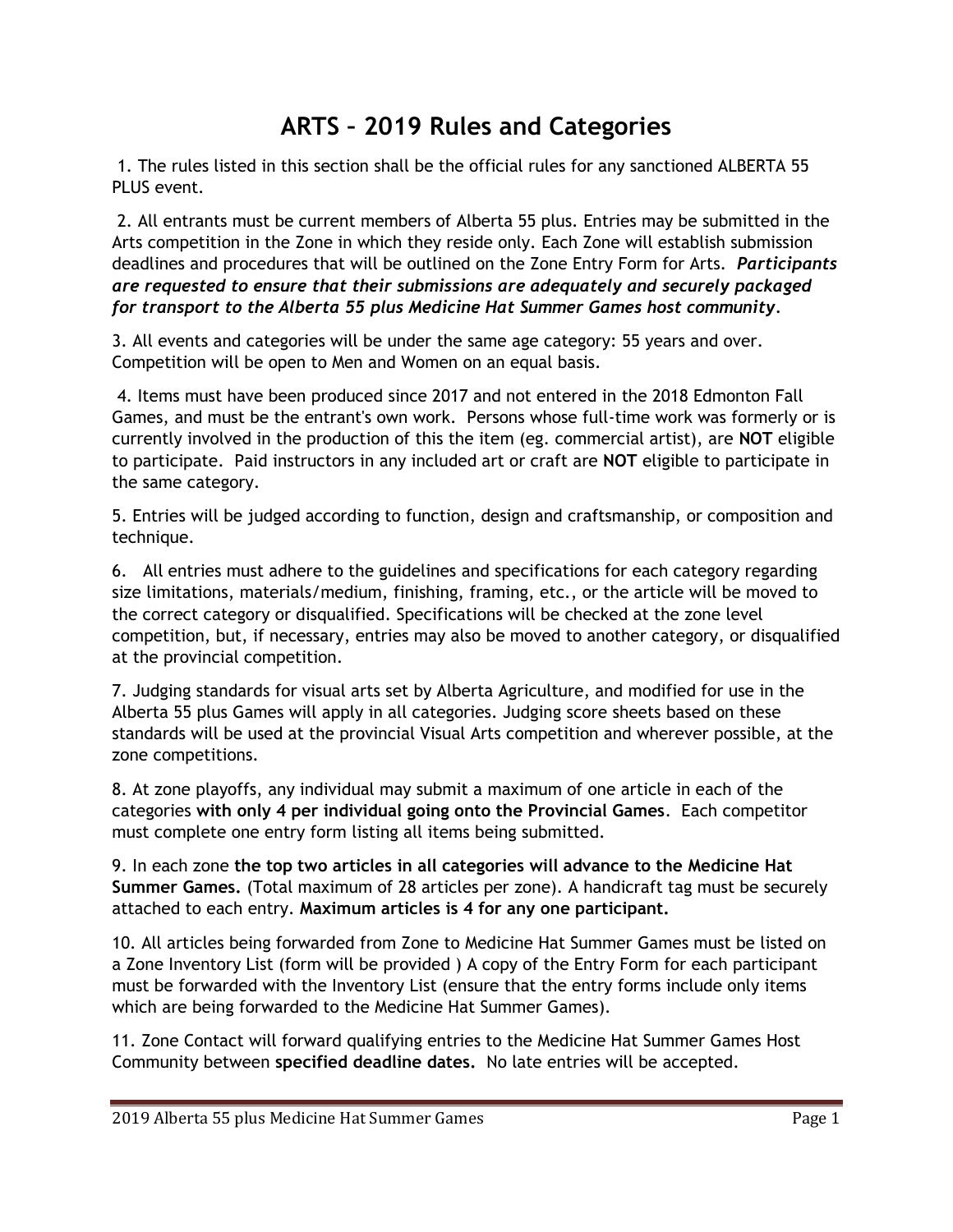12. At the Medicine Hat Summer Games, Arts articles may be picked up at a designated time by individuals with the proper claim tag, or arrangements will be made to return items to the zone through the Zone Contact for Arts (or his/her designate).

13. At the Medicine Hat Summer Games, gold, silver and bronze medals will be awarded to the top three entries in each category. Decision of the judges is final.

14. Procedures for Medal Presentations: Arts medals will be returned to the zones for presentation.

15. Articles **MUST** be properly packaged, to ensure safe transportation to and from the Games. Failure to properly package the entry may result in disqualification from the zone level competition. Participants are encouraged to bring their own items.

16. Every precaution will be taken in handling and displaying articles. Insurance is the responsibility of the participant, with his or her own insurance company. It is understood that in no case shall the Alberta 55 plus Games, its organizers, directors, or employees be held responsible for any loss or damage.

17. Entry deadlines will be established in each Zone. Zone Contacts for Arts or Area Directors will supply the entry forms and details of the date and location of the Zone judging.

18. Arts competitors are welcome to make their own arrangements to attend the Games.

Listed below are the Events/Categories for the 2019 Alberta 55 plus Medicine Hat Summer Games:

*The top TWO articles in each event/category will be forwarded to the Medicine Hat Summer Games from each zone competition. Please ensure that all guidelines, size limitations, and materials specifications are adhered to for each event/category. Failure to do so may result in disqualification of the entry.* 

## **1. Mixed Media (Arts)**

- this category is intended to include art utilizing more than one medium, e.g. water colour or acrylic art combined with pen, ink or pastels. Suitability of art for this category will be decided at the zone level. Entries must not be larger than 36 inches square, including frame. A wire for hanging must be placed across the back of the frame, and fastened on each side with a small "eye screw"; wire ends must be finished with masking tape so that the frayed ends of the wire do not injure those hanging the picture.

Suitability of arts for this category will be decided at the zone level, but judges at the Provincial Games will have the authority to move entry to a more appropriate category if required.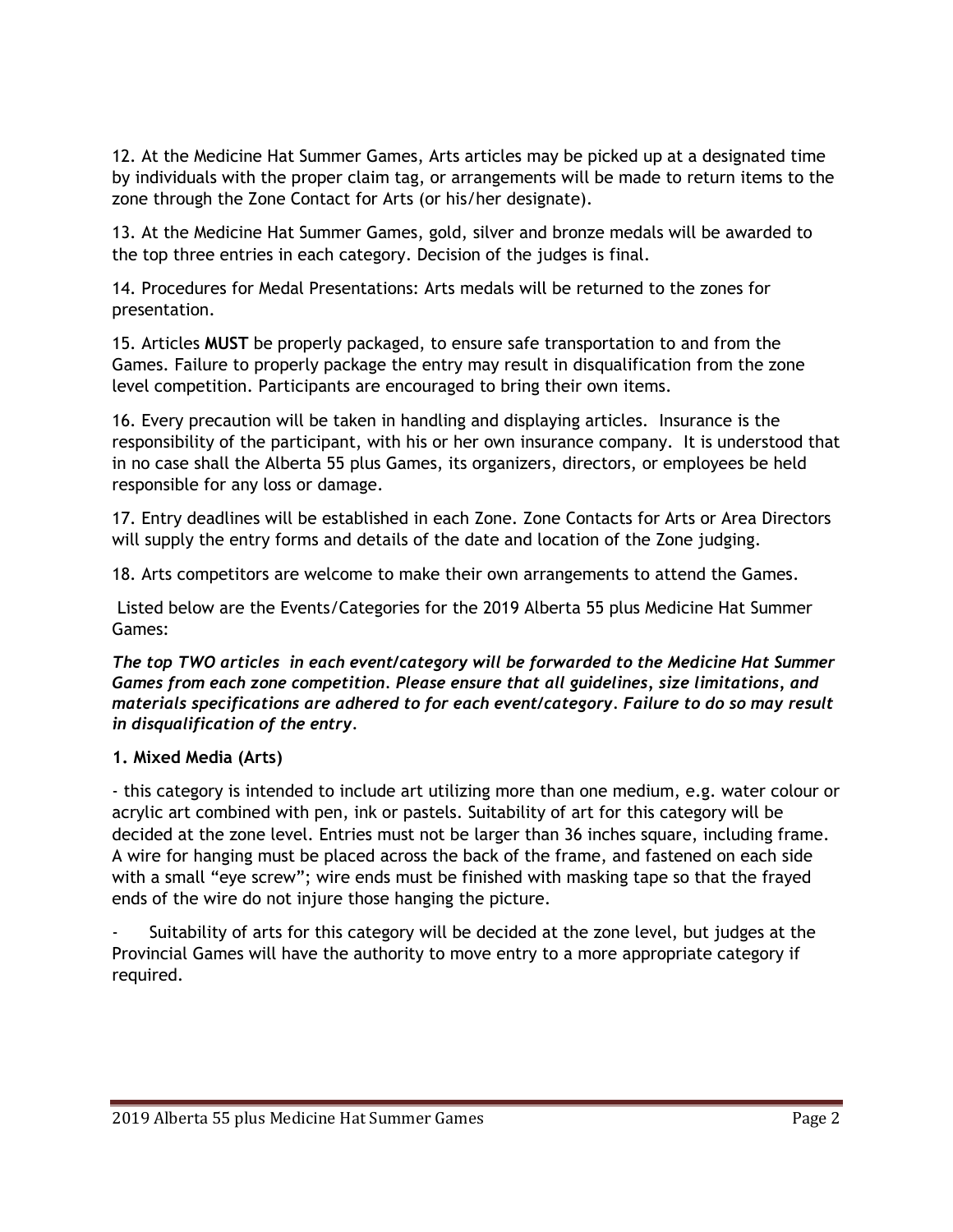## **2. Miscellaneous Art**

- this category to include art not covered in any other category, e.g. calligraphy OR "emerging" or "fad" art, e.g. encaustic art using melted wax. Suitability of art for this category will be decided at the zone level. Entries must not be larger than 36 inches square, including frame. A wire for hanging must be placed across the back of the frame, and fastened on each side with a small "eye screw"; wire ends must be finished with masking tape so that the frayed ends of the wire do not injure those hanging the picture.

Suitability of arts for this category will be decided at the zone level, but judges at the Medicine Hat Summer Games will have the authority to move entry to a more appropriate category if required.

## **Re: Painting Categories (#3 - #14, inclusive)**

**- All entries must be framed or in a finished format suitable for display, wired for hanging, and no larger than 36 inches by 36 inches (including frame). All entries to be "Gallery Ready".** 

**- Watercolours: All watercolour paintings must be mounted on matt board and backed with foam board. This combination must be put into a frame with glass that has the necessary hardware, ready to hang. The wire from which the painting hangs should have at least five twists to prevent slippage and be finished with masking tape so that the frayed ends of the wire do not injure those hanging the picture.** 

**- Watercolours includes the use of water colour pencils** 

**- Acrylics, Oils and Mixed Media: Any canvas, board or surface that measures less than 1 ½ to 2 inches thick must be suitably framed with the necessary hardware ready to hang. Paintings that are over the required thickness must have the necessary hardware to hang and also must be painted so that the image wraps around the edge. The wire from which the painting hangs should have at least five twists to prevent slippage and be finished with masking tape so that the frayed ends of the wire do not injure those hanging the picture.** 

**- All entries must be original work. Giclee prints will not be accepted.** 

3. Oil Painting (Landscape)

4. Oil Painting (Still Life – an arranged display of anything that does not move or is not living).

5. Oil Painting (Figures – animals or birds, real or imaginary)

6. Oil Painting (Floral – flowers in any setting, e.g. garden, wild, or as part of a still life).

7. Water Colour Painting (Landscape)

8. Water Colour Painting (Still Life – an arranged display of anything that does not move or is not living)

9. Water Colour Painting (Figures - animals or birds, real or imaginary)

10. Water Colour Painting (Floral – flowers in any setting, e.g. garden, wild, or as part of a still life)